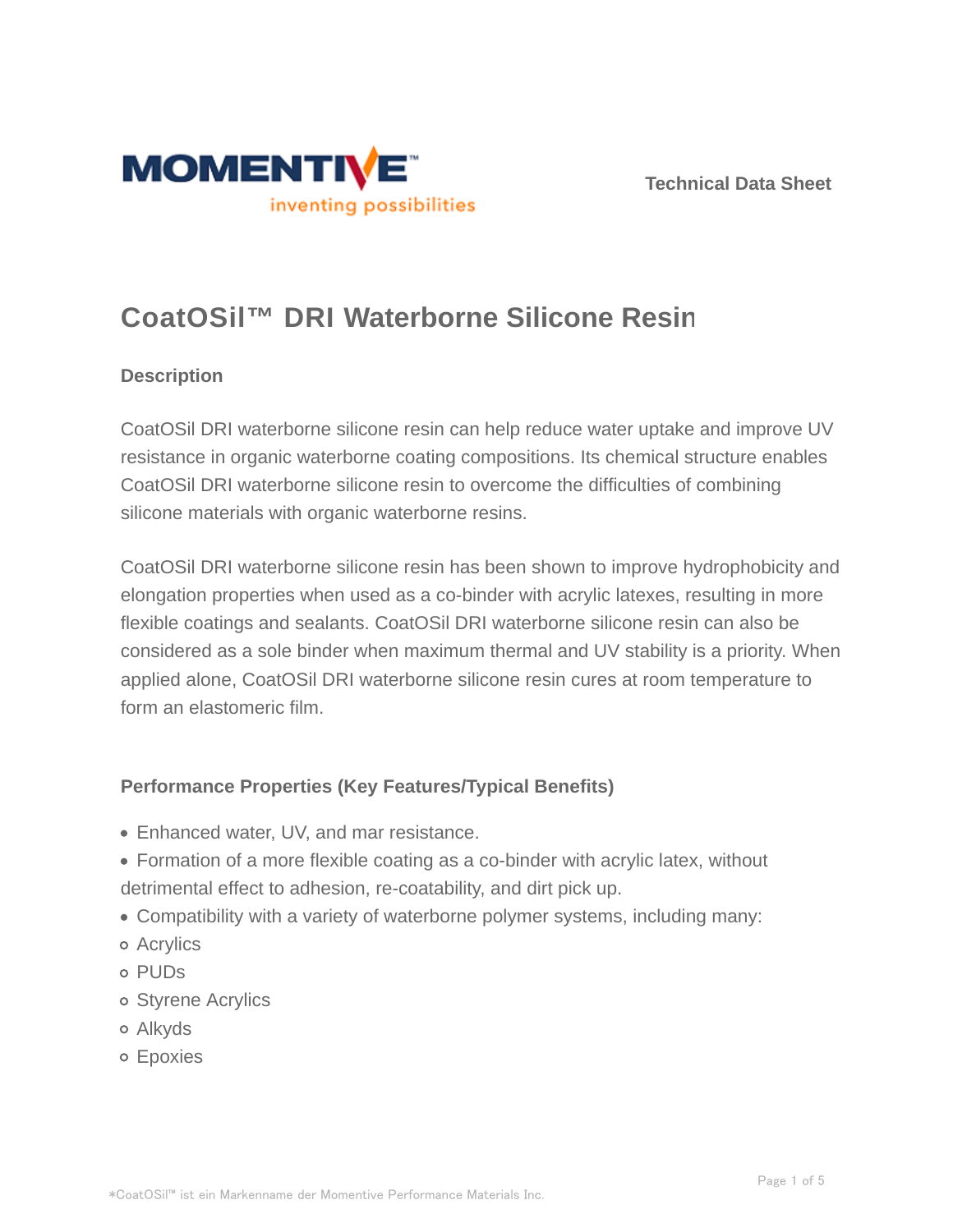# **Typical Physical Properties**

CoatOSil DRI waterborne silicone resin is a low viscosity emulsion with the following typical characteristics:

| 1011011111191191001101101001011001001 |                      |  |  |  |
|---------------------------------------|----------------------|--|--|--|
| <b>Property</b>                       | <b>Value</b>         |  |  |  |
| Appearance                            | White, opaque liquid |  |  |  |
| <b>Actives Content, %wt</b>           | $~15\%$              |  |  |  |
| Density (gm/cm3) at 25 $^{\circ}$ C   | 1.1                  |  |  |  |
| Viscosity at 25 °C                    | $\sim$ 20 cps        |  |  |  |
| pH                                    | ~11                  |  |  |  |
| Particle Size (nm)                    | ~120                 |  |  |  |

Typical properties are average data and are not to be used as or to develop specifications.

# **Recommended Applications/Basic Uses**

- Architectural Coatings
- Wood Coatings
- Concrete Coatings
- Roof Coatings

### **General Considerations for Use**

Typical dosages of CoatOSil DRI waterborne silicone resin are between 5% and 30% when used as a co-binder in latex systems to improve water and UV resistance. To aid in evaluating the silicone for use as a sole binder, the typical physical properties of the neat product applied via drawdown and cured at room temperature are shown below:

| <b>Typical Properties of Cured Film</b> | <b>Value</b> |
|-----------------------------------------|--------------|
| Tensile (psi)                           | $~1$ - 500   |
| Elongation (%)                          | ~1.450       |
| Hardness (Shore A)                      | $~1$ – 30    |
| Elastic Recovery (%)                    | $> 90\%$     |
| Tg (measured by DSC)                    | $-41 °C$     |

Typical properties are average data and are not to be used as or to develop specifications.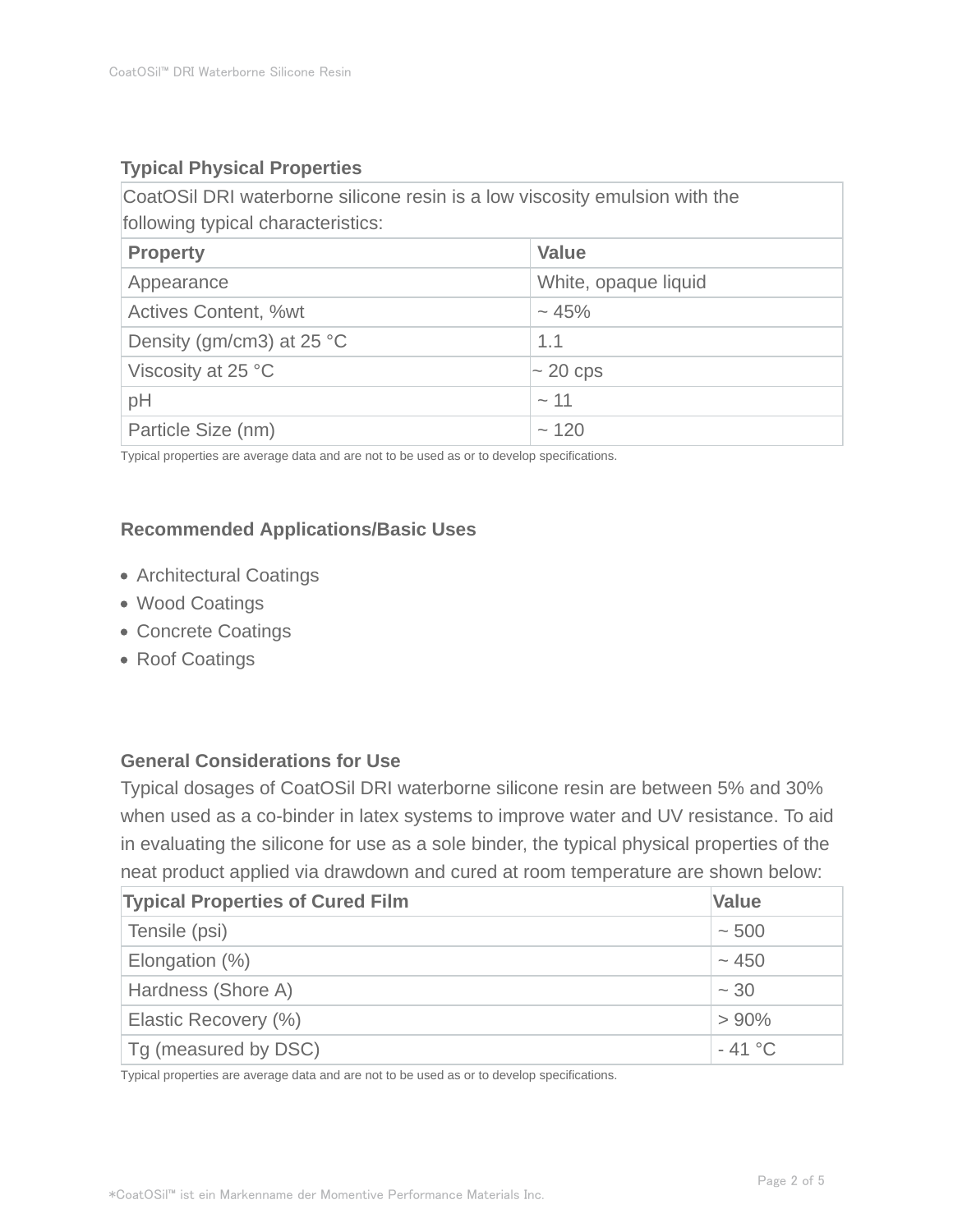#### **Patent Status**

Nothing contained herein shall be construed to imply the nonexistence of any relevant patents or to constitute the permission, inducement or recommendation to practice any invention covered by any patent, without authority from the owner of the patent.

# **Product Safety, Handling and Storage**

Customers should review the latest Safety Data Sheet (SDS) and label for product safety information, safe handling instructions, personal protective equipment if necessary, emergency service contact information, and any special storage conditions required for safety. Momentive Performance Materials (MPM) maintains an aroundthe-clock emergency service for its products. SDS are available at www.momentive.com or, upon request, from any MPM representative. For product storage and handling procedures to maintain the product quality within our stated specifications, please review Certificates of Analysis, which are available in the Order Center. Use of other materials in conjunction with MPM products (for example, primers) may require additional precautions. Please review and follow the safety information provided by the manufacturer of such other materials.

### **Limitations**

Customers must evaluate Momentive Performance Materials products and make their own determination as to fitness of use in their particular applications.

# **Contact Information** Email commercial.services@momentive.com

### **Telephone**

| <b>Americas</b>        | <b>Latin America</b> | <b>EMEAI- Europe, Middle</b><br>East, Africa & India | <b>ASIA PACIFIC</b> |
|------------------------|----------------------|------------------------------------------------------|---------------------|
| +1 800 295 2392 Brazil |                      | <b>Europe</b>                                        | China               |
| Toll free*             | +55 11 4534 9650     | +390510924300                                        | 800 820 0202        |
| +704 805 6946          | Direct Number        | Direct number                                        | Toll free           |
| <b>Direct Number</b>   |                      |                                                      | +86 21 3860 4892    |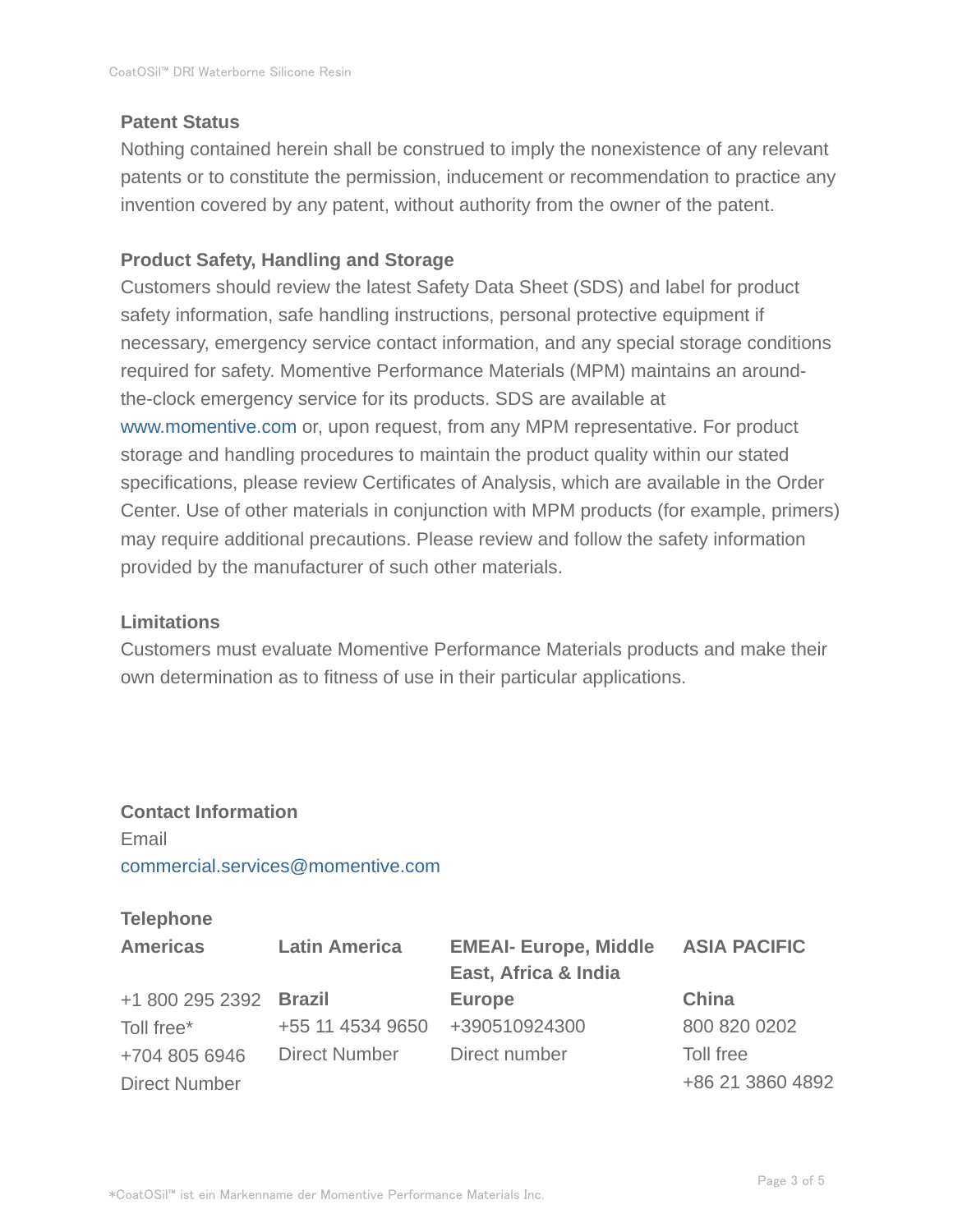|               |                      |                           | Direct number   |
|---------------|----------------------|---------------------------|-----------------|
| *All American | <b>Mexico</b>        | India, Middle East &      | Japan           |
| countries     | +52 55 2169 7670     | <b>Africa</b>             | +81 3 5544 3111 |
|               | <b>Direct Number</b> | + 91 44 71212207          | Direct number   |
|               |                      | Direct number*            |                 |
|               |                      | *All Middle Eastern       | Korea           |
|               |                      | countries, Africa, India, | +82 2 6201 4600 |

For literature and technical assistance, visit our website at: www.momentive.com

#### **DISCLAIMER:**

**THE MATERIALS, PRODUCTS AND SERVICES OF MOMENTIVE PERFORMANCE MATERIALS INC. AND ITS SUBSIDIARIES AND AFFILIATES (COLLECTIVELY "SUPPLIER"), ARE SOLD SUBJECT TO SUPPLIER'S STANDARD CONDITIONS OF SALE, WHICH ARE INCLUDED IN THE APPLICABLE DISTRIBUTOR OR OTHER SALES AGREEMENT, PRINTED ON THE BACK OF ORDER ACKNOWLEDGMENTS AND INVOICES, AND AVAILABLE UPON REQUEST. ALTHOUGH ANY INFORMATION, RECOMMENDATIONS, OR ADVICE CONTAINED HEREIN IS GIVEN IN GOOD FAITH, SUPPLIER MAKES NO WARRANTY OR GUARANTEE, EXPRESS OR IMPLIED, (i) THAT THE RESULTS DESCRIBED HEREIN WILL BE OBTAINED UNDER END-USE CONDITIONS, OR (ii) AS TO THE EFFECTIVENESS OR SAFETY OF ANY DESIGN INCORPORATING ITS PRODUCTS, MATERIALS, SERVICES, RECOMMENDATIONS OR ADVICE. EXCEPT AS PROVIDED IN SUPPLIER'S STANDARD CONDITIONS OF SALE, SUPPLIER AND ITS REPRESENTATIVES SHALL IN NO EVENT BE RESPONSIBLE FOR ANY LOSS RESULTING FROM ANY USE OF ITS MATERIALS, PRODUCTS OR SERVICES DESCRIBED HEREIN.** Each user bears full responsibility for making its own determination as to the suitability of Supplier's materials, services, recommendations, or advice for its own particular use. Each user must identify and perform all tests and analyses necessary to assure that its finished parts incorporating Supplier's products, materials, or services will be safe and suitable for use under end-use conditions. Nothing in this or any other document, nor any oral recommendation or advice, shall be deemed to alter, vary, supersede, or waive any provision of Supplier's standard Conditions of Sale or this Disclaimer, unless any such modification is specifically agreed to in a writing signed by Supplier. No statement